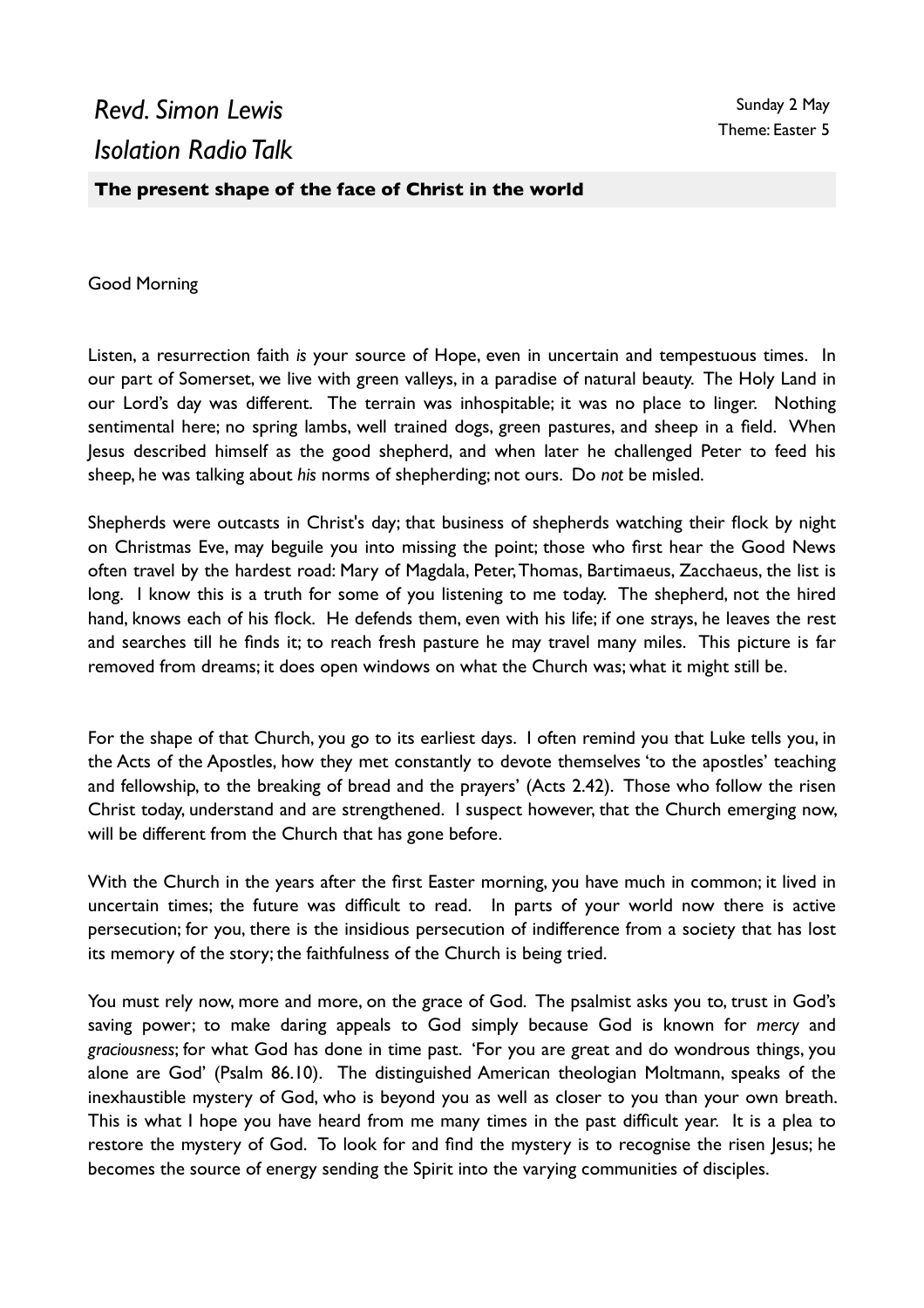This is not a time for faint hearts. The Brazilian Franciscan theologian Leonardo Boff, who gave theological depth and practical help in forming the 'basic communities' of the Church of South America, urges Christians, to enquire reverently into God's character and way of working in creation. Then you will begin to understand; the Easter faith draws you into the life of God. You ask what that means? The question is about the present shape of the face of Christ in the world.

Reluctance to grasp the issues of 'being Church', leads to that feeling of being pushed to the edge; banned from the public square. Nowhere is that sense caught so clearly, than in the sound bite uttered those years ago in 10 Downing Street; 'We do not do God'. A sense of failure is evident when the worship of the Church fails to inspire the body, and mind, and spirit, of the great majority of people in our nation; nowhere is it more evident than in that difficulty you have of speaking of your faith; of bringing to the young that sense of awe and wonder and sacredness of existence.

The temptation and the danger is to retreat inside the walls; walls of correctness and absolutes; walls within which the world of the 'Holy' is more and more separated from the world of reality. The Church is a privileged agent of God's hope; it must find ways to include God in all that has happened in the past year; how to give reassurance to those who suffer; how to heal spiritual wounds; how to understand where God is in a Coronavirus world? And don't fooled into thinking nowhere and that we live in a deterministic world, as some would have you believe. We don't, but that thought, is for another day.

What then to celebrate now? How do you celebrate in a changed society that is bothered and bewildered because of what is happening. Put more starkly the Church must practice 'community'; it will do it, in a way that demonstrates *all* are welcome; not just those of whom it approves. This will raise theological issues about identity; about what words and whose voice speak to our society today; its homes, its schools, its hospitals, its politics, its industry, its prisons, its shopping centres. The relationships between your inner world of thought, feeling and faith, needs a visible cloak; people should feel safe in their exploration of what matters most to them.

It is the task of every Christian to address the tension between what is done that is satisfying to you; and listening carefully and lovingly to others who walk a different path. The Spirit of the risen Christ is just as active there. If the Church fails to refresh the inner spaces of humankind then, perhaps mercifully, it has no future. I believe it *has* a glorious future, whenever you engage honestly with the society emerging in this first quarter of the 21<sup>st</sup> century. The Church nurtures an inheritance of word and liturgy and place. You take the learnt wisdom of your past lovingly into the future; you must not speak only to yourselves; always care for those who have little knowledge of the presence of God in word and sacrament.

It is no easy task. Be encouraged; it is Christ, not you, not me, who is the keeper of the door of the kingdom. The Church that claims to be the doorkeeper has within it the seeds of its own end. Remember Christ's promise to his disciples: 'I am with you always; to the end of the age' (Matthew 28.20).